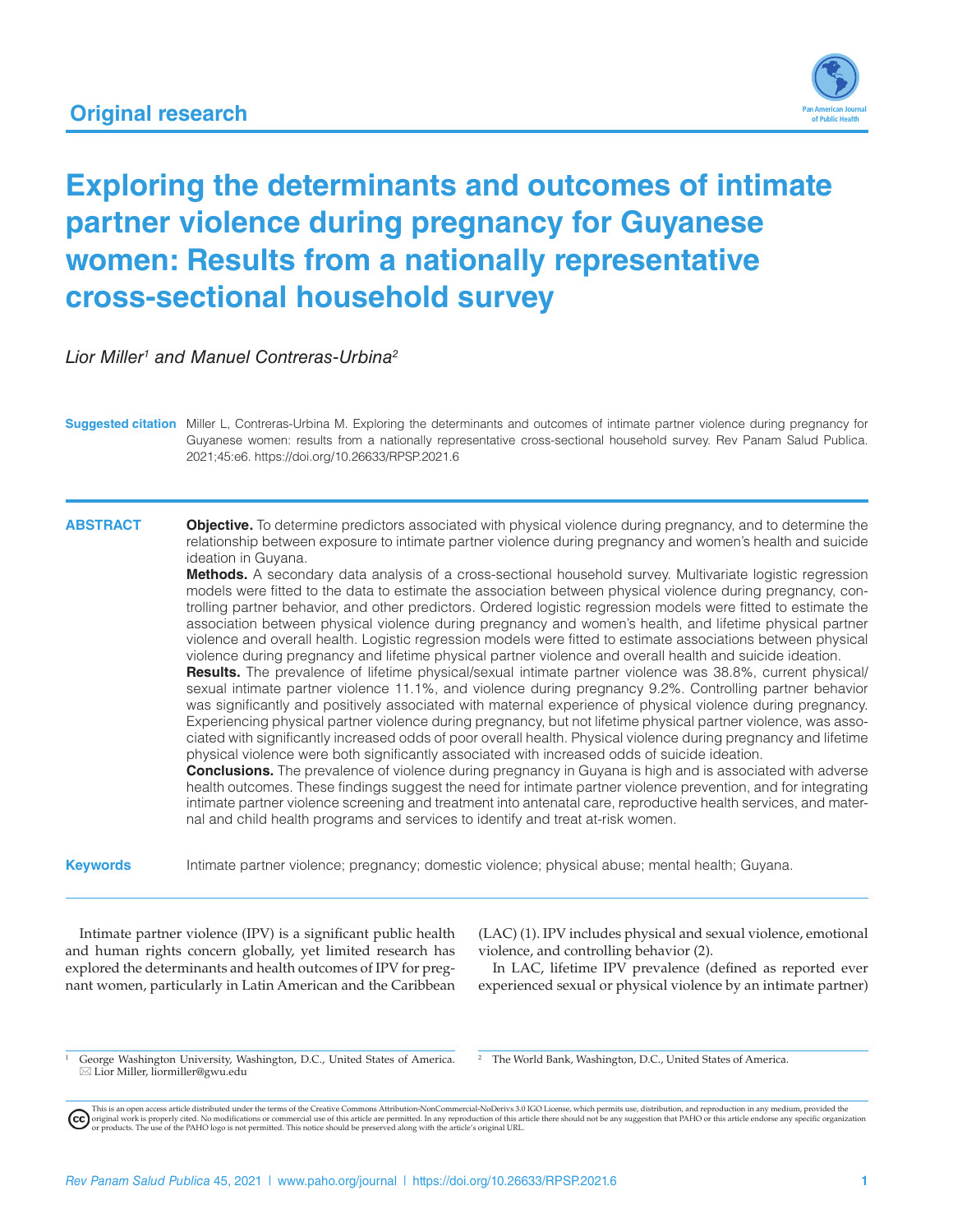ranges from 17% in the Dominican Republic to 53.3% in Bolivia, while IPV within the last 12 months (also referred to as current IPV) ranges from 7.7% in Jamaica to 25.5% in Bolivia, with most Demographic and Health Surveys and Reproductive Health Surveys finding that 25% to over 50% of women reported lifetime IPV (1). The median lifetime IPV prevalence was 24.5% and the median IPV prevalence in the last 12 months was 13.05%. In Guyana, where the current study took place, previous data on IPV in Guyana are scarce; one recent study of patients presenting with traumatic injuries to a Guyanese emergency department found a self-reported IPV prevalence of 16% (3). However, these data were not based on a nationally representative sample, and used a single question to screen for IPV, which likely lowered sensitivity and led to an underestimate of the true prevalence (3). The current nationally representative survey on which this secondary analysis is based estimates that 38% of survey respondents experienced physical and/or sexual violence in their lifetime, and 11.1% experienced current (in the last 12 months) physical and/or sexual violence (4), which are above the median for the LAC region.

Attention to IPV during pregnancy (IPV-P) has increased due to the substantial health consequences for women and children and high prevalence (5, 6). IPV-P may cause injury to the mother and the fetus due to direct trauma; adverse maternal health behaviors such as delayed and/or reduced antenatal care, reduced skilled delivery care, and increased smoking during pregnancy (5, 7); negative reproductive health outcomes including miscarriage, premature rupture of membranes; preterm delivery, unsafe abortion, low birthweight, and perinatal death (5, 8, 9); increased risk of child abuse and neglect in the postnatal period (10); and other physical and mental health outcomes including physical impairment and depression (5, 11) as well as suicide ideation (12) and suicide attempt (13). A systematic review of the mental health sequelae of IPV-P in low- and middle-income countries found that it increased the odds of antenatal depression by 1.69–3.76 and the odds of postnatal depression by 1.46–7.04, with suicide ideation rates during pregnancy ranging from 5% to 11% and during postpartum 2% to 22% (14). IPV-P is also associated with intrauterine growth retardation and interferes with attachment and bonding in the postpartum period as well as breastfeeding (5). In addition to the risks posed by IPV during pregnancy, IPV before pregnancy, including child abuse, is associated with preterm birth and low birthweight (15).

The available data suggest that IPV-P has a higher prevalence than other conditions commonly screened for in antenatal care (6) such as pregnancy-induced hypertension, which affects an estimated 10% of pregnancies globally (16). A 2005 World Health Organization (WHO) multi-country study, which used population-based surveys, found that IPV-P ranged from 1% in Japan to 28% in Peru (17). A more recent systematic review found IPV-P prevalence ranging from 3% to 44%, varying by setting and type of violence, with sexual violence associated with the lowest prevalence and emotional/psychological violence with the highest prevalence. While the consequences of IPV during pregnancy are clear, the body of literature on risk factors associated with violence during pregnancy is less developed, particularly outside of North American and European settings (18). There is also a lack of recent representative population-based studies, as much of the literature uses case series or clinic/hospital-based populations with small sample sizes and diverse definitions and methods. Known risk factors

associated with violence during pregnancy include younger age (19), having an unwanted or unplanned pregnancy (20), partner's alcohol use, lower maternal education, and maternal experience of family violence during childhood (6). There is also evidence that controlling partner behavior or coercive control, marked by a pattern of control, isolation, violence, and intimidation (21), is significantly associated with IPV-P (22, 23), and is predictive of higher levels and more serious types of IPV (24).

Guyana is a middle-income country on the northern coast of South America with strong economic and cultural ties to the Caribbean and a population of 748 000 (25). Since 2012, universal screening for IPV/sexual assault and sexually transmitted infections has been instituted (26). The legislative framework to address IPV in Guyana includes the Domestic Violence Act in 1996, the Sexual Offences Act of 2010 which criminalized marital rape (4), and the National Policy on Domestic Violence (27). The Guyana Police Service has also instituted a zero-tolerance policy for domestic violence (4). However, the limited data on IPV-P limit the effective development, implementation, and evaluation of national strategies and policies and advocacy efforts (4).

The objectives of this study are to (1) determine the predictors associated with experiencing physical violence during pregnancy and lifetime physical violence and (2) determine the relationship between exposure to physical violence during pregnancy and women's health and self-harm behaviors using data from a 2017 nationally representative household survey of women in Guyana. The ecological model of violence against women was the conceptual model used to drive the research hypotheses, selection of predictors, and analysis (28). The hypothesis for the first research question, in line with the construct of coercive control, was that controlling partner behavior would significantly determine physical partner violence during pregnancy and lifetime physical partner violence, consistent with the literature that coercive control is a primary motivator for other forms of IPV (21). The hypothesis for the second research question was that physical violence during pregnancy would be associated with significantly worse self-reported health and significantly greater likelihood of suicide ideation.

### **MATERIALS AND METHODS**

#### **Data**

The data analyzed in this study are from the 2017 Guyana Women's Health and Life Experiences Survey. The crosssectional survey was a collective effort of several organizations led by the Government of Guyana through the Ministry of Social Protection, the Ministry of Public Health, and the Bureau of Statistics, and supported by the United Nations Entity for Gender Equality and the Empowerment of Women (UN Women), the United Nations Development Programme (UNDP), the Inter-American Development Bank, the United States Agency for International Development (USAID), the University of Guyana, and the Global Women's Institute at the George Washington University. Data are from a nationally representative household survey carried out in 2017. The Guyana Bureau of Statistics calculated the sample size using a standardized multistage sampling procedure with weighting (4). The dataset has 1 498 observations and 1 360 variables. The total sample size was 1 498 women and after dropping never-partnered women from the dataset, the final sample size was 1 391 women. The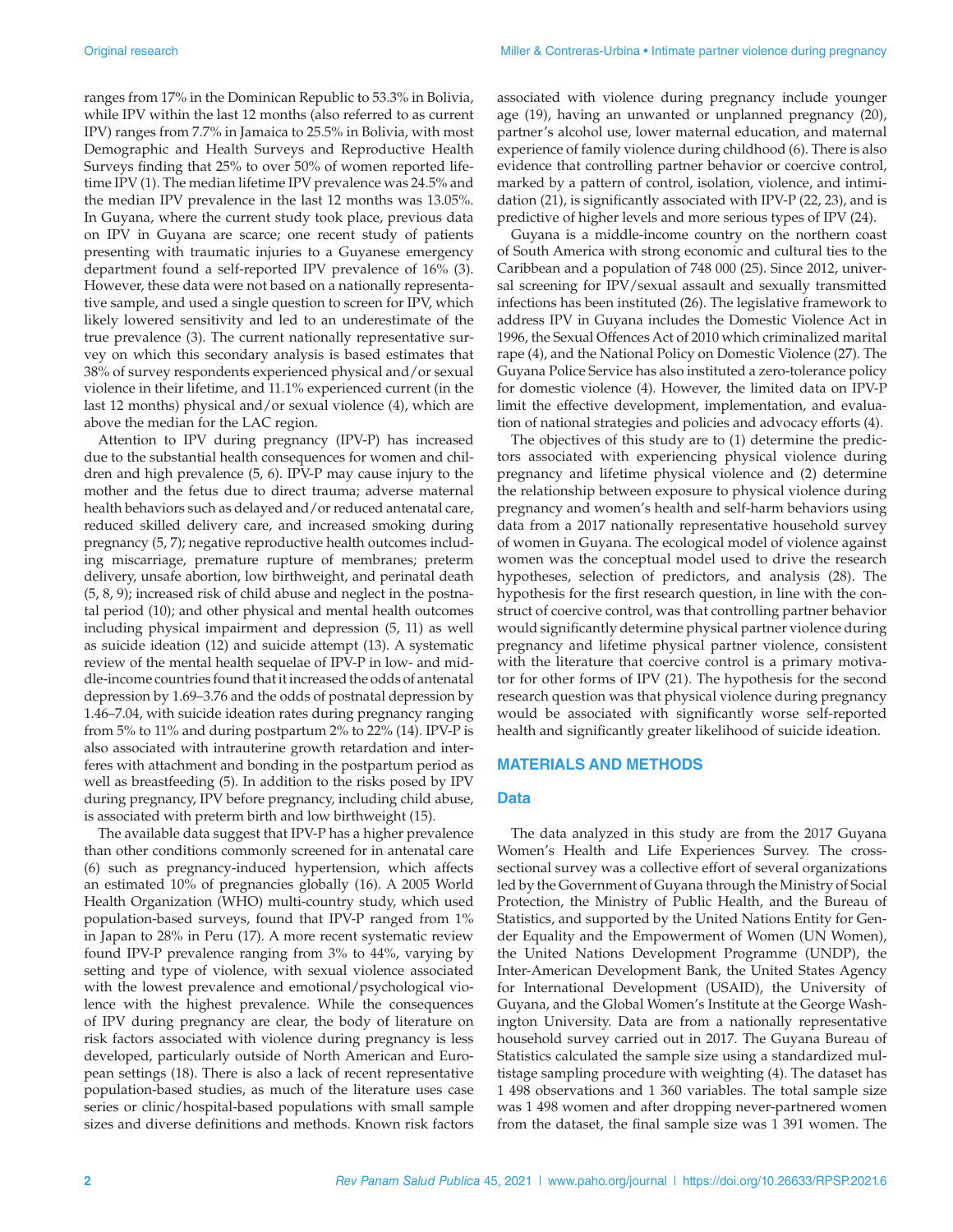study used a structured questionnaire administered by trained interviewers. The questionnaire consisted of a general household questionnaire that could be answered by any adult in the household, and a woman's questionnaire comprised of 12 sections. Eligible women were any female in the household between the ages of 15 and 64 years. If there was more than one eligible woman per household, one woman was randomly selected using a Kish grid. The study team determined that the data did not need to be weighted and so no weighting was done in this secondary data analysis. The full study details and methodologies are reported elsewhere (4).

The questionnaire used was the standard WHO Violence Against Women and Girls prevalence survey adapted for the Guyana setting (4). The questionnaire includes sections on women's general health, reproductive health, children's health and behavior, current or most recent husband/partner, attitudes (on gender and acceptability of IPV), her current/past relationships with a male partner, injuries from physical and/ or sexual violence, impact and coping from physical/sexual violence, and other experiences of non-partner violence.

**Dependent variables.** The main outcomes for this secondary analysis include physical violence during pregnancy, women's health, and suicide ideation. While the full survey questionnaire included questions on other forms of IPV (including sexual, economic, and emotional violence), measurement of IPV-P was limited to exposure physical violence and therefore the analysis was restricted to only physical partner violence.

**Predictors.** For the first research question, the predictors associated with physical violence during pregnancy and lifetime physical violence, the main predictor was controlling partner behavior (a binary variable defined as the partner exhibiting at least one of eight controlling behaviors, such as trying to limit the woman's contact with friends, family of birth, etc.). For the second research question, the relationship between physical partner violence during pregnancy and women's health (a categorical variable from  $1 =$  excellent to  $5 =$  very poor health) and between physical partner violence during pregnancy and suicide ideation (a binary variable with  $0 =$  no and 1 = yes), the main predictor was physical violence during pregnancy (a binary variable defined as whether or not the woman experienced physical IPV during pregnancy).

**Study covariates.** Study covariates included demographic variables as well as other covariates that have been shown in the literature to influence the main dependent variables. Demographic variables included place of residence (hinterland, rural, suburban, and urban), age, total years of education, source of income (no income, income from own work, income from husband/partner, equal share of income from self and husband/ partner, and other), and marital status (married, common-law, regular or visiting male partner, or single). Other covariates included whether the partner wanted children (a binary variable categorized as the partner wanted to wait until later or did not want children versus the partner wanted the woman to become pregnant then), whether the woman chose her current partner (a binary variable categorized as  $0 =$  the woman chose and/or she and her partner chose and  $1 =$  the partner chose, the partner's family chose, or the woman's family chose), family access (a binary variable categorized as whether or not the woman

can easily see or visit family with  $0 = yes$  and  $1 = no$ ), family support (a binary variable categorized as whether or not the woman reported she could count on members of family for support when she needs help or has a problem, with 0 = yes and 1 = no), daily partner alcohol use (a binary variable defined as the partner drinking alcohol at least daily versus not, with  $0 =$  not drinking alcohol daily and  $1 =$  drinks alcohol daily) and whether the woman reported being physically beaten as a child  $(0 = no$  and  $1 = yes)$ .

#### **Data analysis**

Descriptive statistics were calculated, including demographic characteristics stratified by women who reported being pregnant at least once and never experiencing any physical violence, women who reported being pregnant at least once and experienced lifetime physical violence, and women who reported being pregnant and experienced physical violence during pregnancy. Chi-square tests were run to examine differences in proportions of dependent variables (exposure to physical violence) and independent variables.

For the first research question, determinants of experiencing physical partner violence during pregnancy, a preliminary multinomial logistic regression model was fitted to estimate the crude association between controlling partner behavior and women who experience physical violence during pregnancy and those who did not experience violence during pregnancy but did experience lifetime physical violence, with women who were pregnant and never experienced any form of physical partner violence as the reference group. Blocks of variables were then added to the models if the *P-*value was significant at the <0.05 level. In Model 2, potential confounding demographic variables were added. In Model 3, other potential confounding covariates were added. The analysis was restricted to physical partner violence because the survey did not ask about other forms of intimate partner violence (e.g., sexual, emotional, or economic) during pregnancy. Crude and adjusted relative risk ratios (RRR and aRRR) are reported.

For the second research question, the relationship between exposure to IPV-P and women's health and suicide ideation, an ordered logistic model was fitted to estimate the crude association between physical violence during pregnancy and overall health. Blocks of demographic variables (Model 2) and other covariates (Model 3) were then added if the *P-*value was significant at the <0.05 level. Crude and adjusted odds ratios (OR and aOR) are reported. To examine the association between IPV-P and suicide ideation, multivariate logistic regression models were fitted to estimate the crude association between IPV-P and suicide ideation. Blocks of demographic variables (Model 2) and other covariates (Model 3) were then added if the *P-*value was significant at the <0.05 level. Crude and adjusted odds ratios are reported. All analyses were conducted using Stata/IC 15.1.

#### **Ethics**

The survey upon which this secondary analysis is based was approved by the Guyana Ministry of Public Health Institutional Review Board. Informed consent for the survey was obtained from each participant by each enumerator prior to beginning data collection. All data released for analysis were anonymized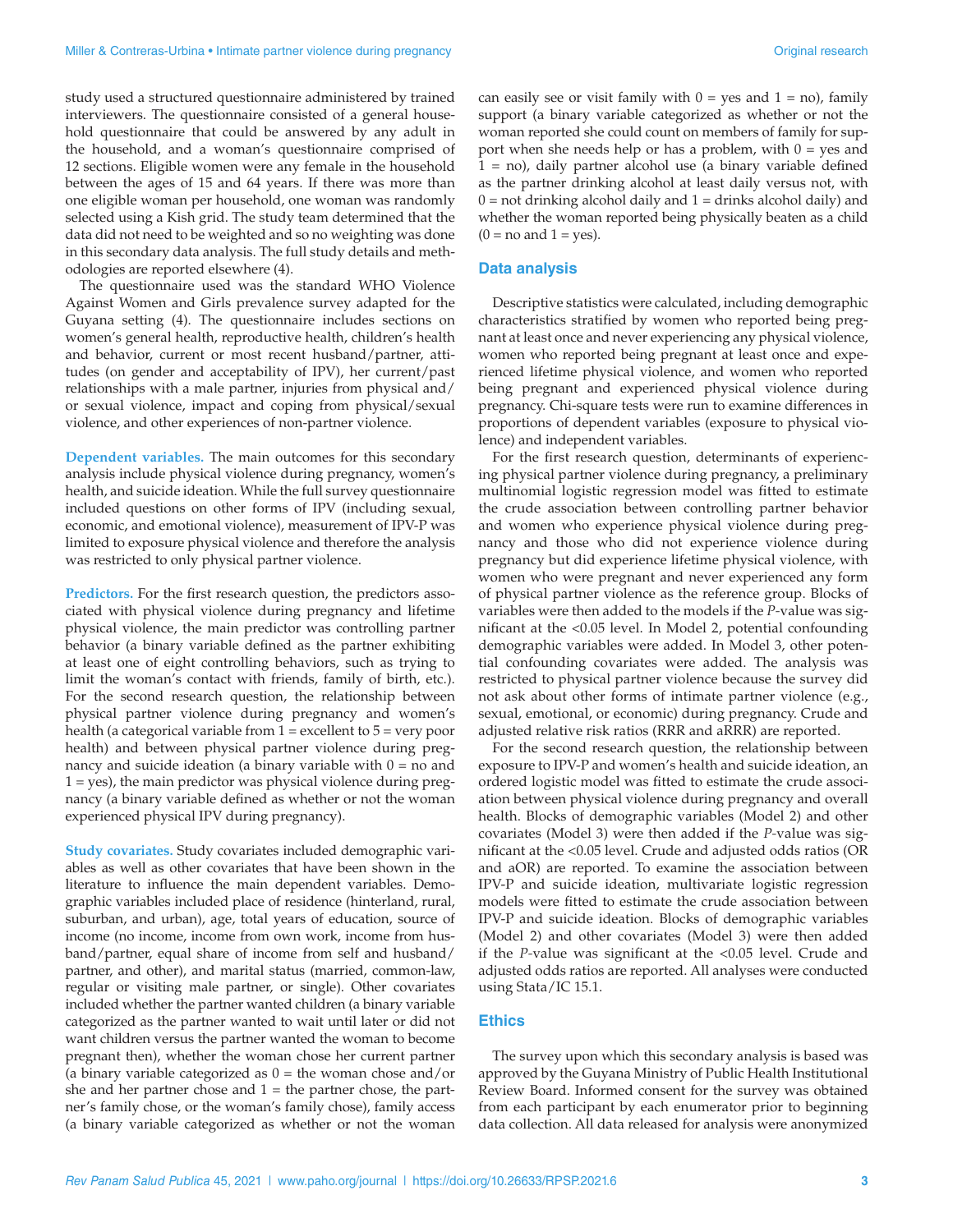and all identifying information was removed. Each interview was identified using a unique numerical code to protect anonymity.

#### **RESULTS**

#### **Descriptive data**

The final sample size and prevalence of lifetime IPV, current IPV, and physical violence during pregnancy are presented in Table 1. Among ever-partnered women, 37.81% of women reported experienced lifetime physical and/or sexual violence and 35% experienced lifetime physical partner violence. In the last 12 months preceding the survey, 11.07% of women reported experiencing physical and/or sexual violence and 9% of women reported experiencing physical partner violence. More than half of women, 57.87%, reported experiencing at least one form of controlling partner behavior. Almost one in ten (9.2%) women reported physical violence during pregnancy.

The characteristics of ever-partnered women who have been pregnant stratified by exposure to lifetime physical violence and exposure to physical violence during pregnancy are presented in Table 2.

#### **Physical partner violence and controlling partner behavior**

Table 3 shows the results of a multinomial logistic regression model conducted between women who experienced physical violence during pregnancy and women who experienced lifetime physical partner violence compared to women who have been pregnant but have not experienced any form of physical partner violence with controlling partner behavior. The bivariate associations between both forms of physical violence with age, source of income, and geographical residence were non-significant and so not included in subsequent multivariate models. Total years of schooling and partner choice were no longer significant in the multivariate models. In the final model, controlling partner behavior was associated with a significantly increased likelihood of experiencing lifetime physical

#### **TABLE 1. Prevalence of partner violence among ever partnered women, Guyana Women's Health and Life Experiences Survey, 2017**

|                                        | <b>Number</b> | <b>Percent</b> |
|----------------------------------------|---------------|----------------|
| Women                                  |               |                |
| Number of eligible women               | 1498          | 100            |
| Number of ever partnered women         | 1 3 9 1       | 92.80          |
| Exposed to IPV (lifetime)              |               |                |
| Physical and/or sexual IPV             | 526           | 37.81          |
| <b>Physical IPV</b>                    | 492           | 35.37          |
| Sexual IPV                             | 194           | 13.95          |
| Exposed to IPV (in the last 12 months) |               |                |
| Physical and/or sexual IPV             | 154           | 11.07          |
| <b>Physical IPV</b>                    | 129           | 9.27           |
| Sexual IPV                             | 56            | 4.03           |
| Physically attacked while pregnant     | 109           | 9.16           |

*Source:* Prepared by the authors based on the study results.

violence (aRRR: 2.71; 95% CI: 2.01–3.66; *P* < 0.001) and experiencing physical violence during pregnancy (aRRR: 4.07; 95% CI:  $2.31 - 7.18$ ;  $P < 0.001$ ). Having increased number of pregnancies, being unmarried, lack of family support, experience of physical violence as a child, and partner alcoholism were all significantly associated with increased risk of physical violence during pregnancy. For lifetime physical violence, having a regular or visiting male partner compared to being married, lack of family support, experience of physical violence as a child, and partner alcoholism were significant risk factors.

### **Overall health and physical partner violence during pregnancy**

Table 4 shows the result of an ordered logistic regression model conducted between self-reported overall health (1 = excellent to 5 = very poor) and experiencing physical violence during pregnancy. In the final model, experiencing physical violence during pregnancy was associated with a 1.49 increase in the odds of reporting poorer health, where each one unit increase on self-reported health corresponds to poorer health (aOR: 1.49; 95% CI: 1.00–2.24; *P* < 0.05). We also see a significant association of self-reported poor overall health with age, total number of pregnancies, lack of family support, and controlling partner behavior.

### **Suicide ideation and physical partner violence during pregnancy**

Table 5 shows the results of a logistic regression model exploring the association between suicide ideation and experiencing physical violence during pregnancy. In the final model, experiencing physical violence during pregnancy was associated with a 4.07 times increase in the odds of suicide ideation (95% CI: 2.48–6.76; *P* < 0.001). The following variables were also significantly associated with an increase in the odds of suicide ideation in the final logistic regression model: rural and suburban geographic area of residence (compared to urban), lack of family support, lack of partner choice, experience of physical violence as a child, and controlling partner behavior.

### **DISCUSSION**

The data from this survey are the first nationally representative data available on IPV in Guyana, an under-researched context.

The prevalence of violence during pregnancy in Guyana was high at 9.2%, which is likely to have significant downstream health consequences for these women and their children (1, 2) including on measures that we were not able to directly assess in the current study, including risk of miscarriage, premature birth, low birthweight, perinatal death, and reduced healthcare utilization by pregnant women; these outcomes should be included in future research (7–9). Similar to other studies, controlling partner behavior was significantly associated with maternal experience of physical violence during pregnancy (14, 22, 23). Partner alcohol consumption, experience of physical violence as a child, lack of family support, and self-reported poor health were associated with an increased risk of experiencing physical partner violence during pregnancy, also in line with previous research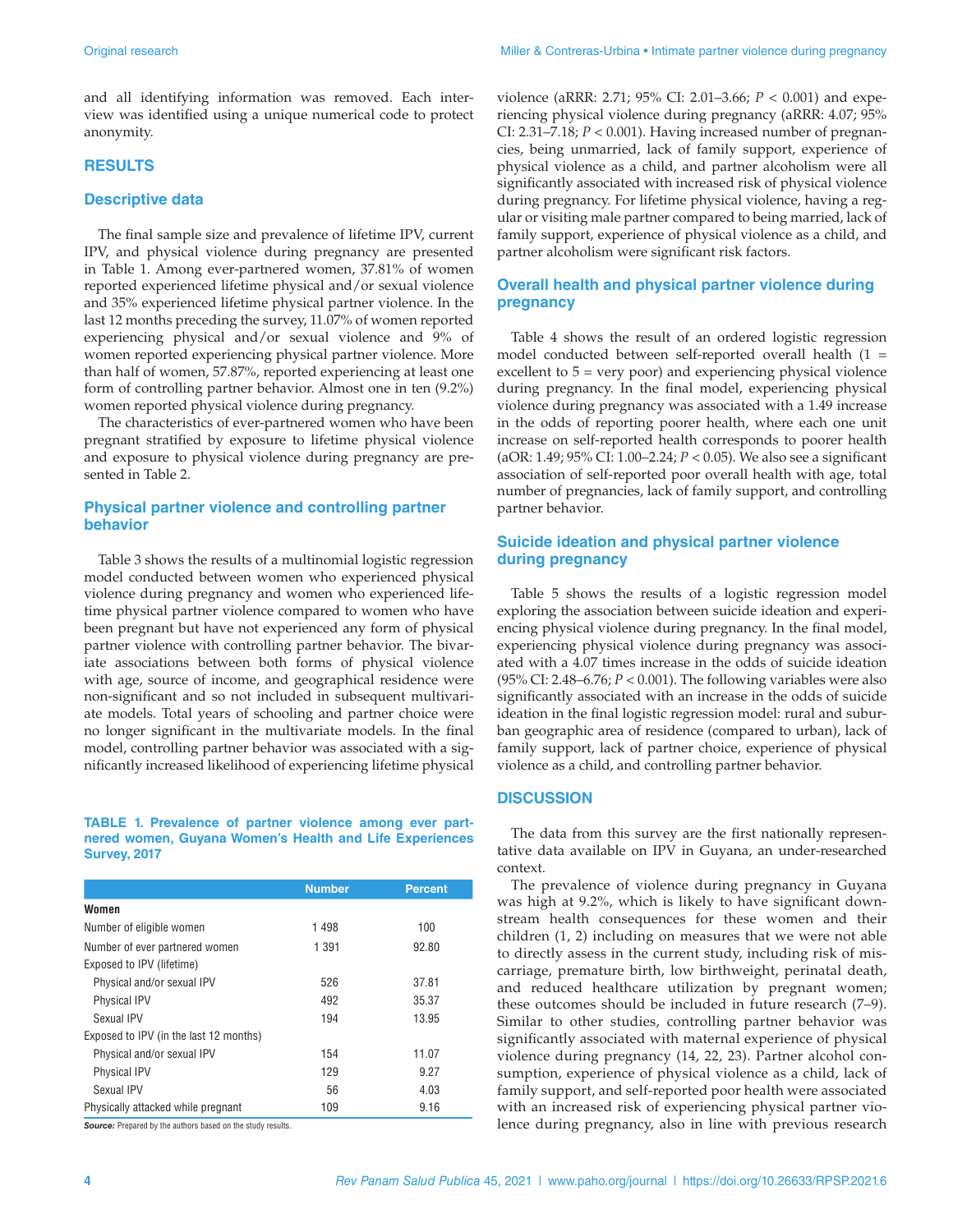#### **TABLE 2. Proportion of women in each category, stratified by exposure to lifetime physical violence and physical violence during pregnancy, Guyana, 2017**

|                                                                  | <b>Women reported ever</b><br>being pregnant and never<br>experiencing lifetime physical<br>violence (%) | <b>Women reported ever</b><br>being pregnant and<br>experiencing lifetime<br>physical violence (%) | Women reported ever being<br>pregnant and experiencing<br>physical violence during interviewed (n)<br>pregnancy (%) | <b>Number</b><br>of women |
|------------------------------------------------------------------|----------------------------------------------------------------------------------------------------------|----------------------------------------------------------------------------------------------------|---------------------------------------------------------------------------------------------------------------------|---------------------------|
| Respondent age (10 year)                                         |                                                                                                          |                                                                                                    |                                                                                                                     |                           |
| $15 - 24$                                                        | 38.20***                                                                                                 | $9.32***$                                                                                          | $7.45***$                                                                                                           | 322                       |
| $25 - 34$                                                        | 78.20***                                                                                                 | 23.84***                                                                                           | $6.98***$                                                                                                           | 344                       |
| $35 - 44$                                                        | 82.22***                                                                                                 | 28.89***                                                                                           | $6.98***$                                                                                                           | 315                       |
| $45 - 54$                                                        | 81.42***                                                                                                 | $27.03***$                                                                                         | $7.77***$                                                                                                           | 296                       |
| $55 - 64$                                                        | 84.19***                                                                                                 | $30.23***$                                                                                         | $7.44***$                                                                                                           | 215                       |
| Current partnership status                                       |                                                                                                          |                                                                                                    |                                                                                                                     |                           |
| <b>Currently married</b>                                         | 86.86***                                                                                                 | 24.84***                                                                                           | $4.81***$                                                                                                           | 624                       |
| Living with male partner, not married                            | 78.95***                                                                                                 | $27.70***$                                                                                         | $11.91***$                                                                                                          | 361                       |
| Regular or visiting male partner                                 | $51.30***$                                                                                               | $18.18***$                                                                                         | $9.74***$                                                                                                           | 154                       |
| Single                                                           | $47.61***$                                                                                               | $18.59***$                                                                                         | $5.92***$                                                                                                           | 355                       |
| Highest level of education completed                             |                                                                                                          |                                                                                                    |                                                                                                                     |                           |
| Primary                                                          | 79.23                                                                                                    | $29.71**$                                                                                          | $8.31**$                                                                                                            | 313                       |
| Secondary                                                        | 69.09                                                                                                    | $20.97**$                                                                                          | $8.17***$                                                                                                           | 906                       |
| Higher                                                           | 70.24                                                                                                    | $21.43**$                                                                                          | $2.98**$                                                                                                            | 168                       |
| Technical/vocational                                             | 67.16                                                                                                    | 28.36**                                                                                            | $4.48**$                                                                                                            | 67                        |
| Geographic area (ever partnered women)                           |                                                                                                          |                                                                                                    |                                                                                                                     |                           |
| Urban                                                            | 71.19                                                                                                    | 20.58                                                                                              | 8.65                                                                                                                | 243                       |
| Rural                                                            | 71.81                                                                                                    | 23.32                                                                                              | 7.05                                                                                                                | 965                       |
| Suburban                                                         | 72.59                                                                                                    | 28.89                                                                                              | 5.19                                                                                                                | 135                       |
| Hinterland                                                       | 72.26                                                                                                    | 22.58                                                                                              | 8.39                                                                                                                | 155                       |
| Main source of income (ever partnered women)                     |                                                                                                          |                                                                                                    |                                                                                                                     |                           |
| No income/pension/social services/other                          | 65.56***                                                                                                 | $17.78***$                                                                                         | $6.67***$                                                                                                           | 90                        |
| Income from own work                                             | 66.67***                                                                                                 | 26.40***                                                                                           | $9.57***$                                                                                                           | 303                       |
| Support from partner/husband                                     | 83.27***                                                                                                 | $20.91***$                                                                                         | $6.46***$                                                                                                           | 263                       |
| Equal share self and partner                                     | 85.11***                                                                                                 | $27.67***$                                                                                         | $7.18***$                                                                                                           | 571                       |
| Support from relatives/friends                                   | $40.59***$                                                                                               | $14.76***$                                                                                         | $5.90***$                                                                                                           | 271                       |
| Exposed to controlling behavior (current/most<br>recent partner) | 74.29***                                                                                                 | $31.55***$                                                                                         | $10.93***$                                                                                                          | 805                       |
| Lack of family support                                           | 70.32*                                                                                                   | 32.90*                                                                                             | $16.13***$                                                                                                          | 155                       |
| Lack of family access                                            | $76.92***$                                                                                               | 27.47***                                                                                           | $9.89***$                                                                                                           | 91                        |
| Lack of partner choice                                           | $81.25***$                                                                                               | $33.46***$                                                                                         | $11.40***$                                                                                                          | 272                       |
| Experience of physical violence as child                         | $70.24***$                                                                                               | 29.41***                                                                                           | $16.26***$                                                                                                          | 289                       |
| Daily partner alcohol use                                        | 64.04***                                                                                                 | $37.72***$                                                                                         | 25.44***                                                                                                            | 114                       |

**Notes:** Significance determined by Pearson's chi-square test.<br>Parameter estimates statistically different than zero at \*P ≤ 0.05, \*\*P ≤ 0.01, \*\*\*P ≤ 0.001.<br>**Source:** Prepared by the authors based on the study results.

(6, 29, 30). This study did not find that younger maternal age and low maternal education were significantly associated with higher risk of violence during pregnancy, unlike other studies (6). These findings support the conceptualization of IPV during pregnancy as a pattern of coercive control associated with a range of physical, sexual, emotional, economic, and controlling abusive behaviors, yet the majority of studies, including the survey used for this secondary data analysis, only measure physical violence during pregnancy, which is a narrow and limiting approach.

Women who experience physical violence during pregnancy experience significantly worse self-reported health than those who do not. Women who experience physical partner violence during pregnancy are at significantly greater risk of suicide ideation, supporting previous findings in the

literature (12, 31). The findings underscore that physical partner violence during pregnancy is a highly distressing experience for women, with serious adverse consequences for their health and well-being.

### **Limitations**

This study used a cross-sectional design, which makes it difficult to establish the direction of causality and leads to ambiguous temporal precedence and the potential for reverse causality (32). This study used self-reported data. Given the sensitive nature of the questions, including questions on IPV, pregnancy, and sexual behavior and other potentially socially unacceptable behaviors such as abortion, there may have been some response bias influencing the rate of disclosure and/or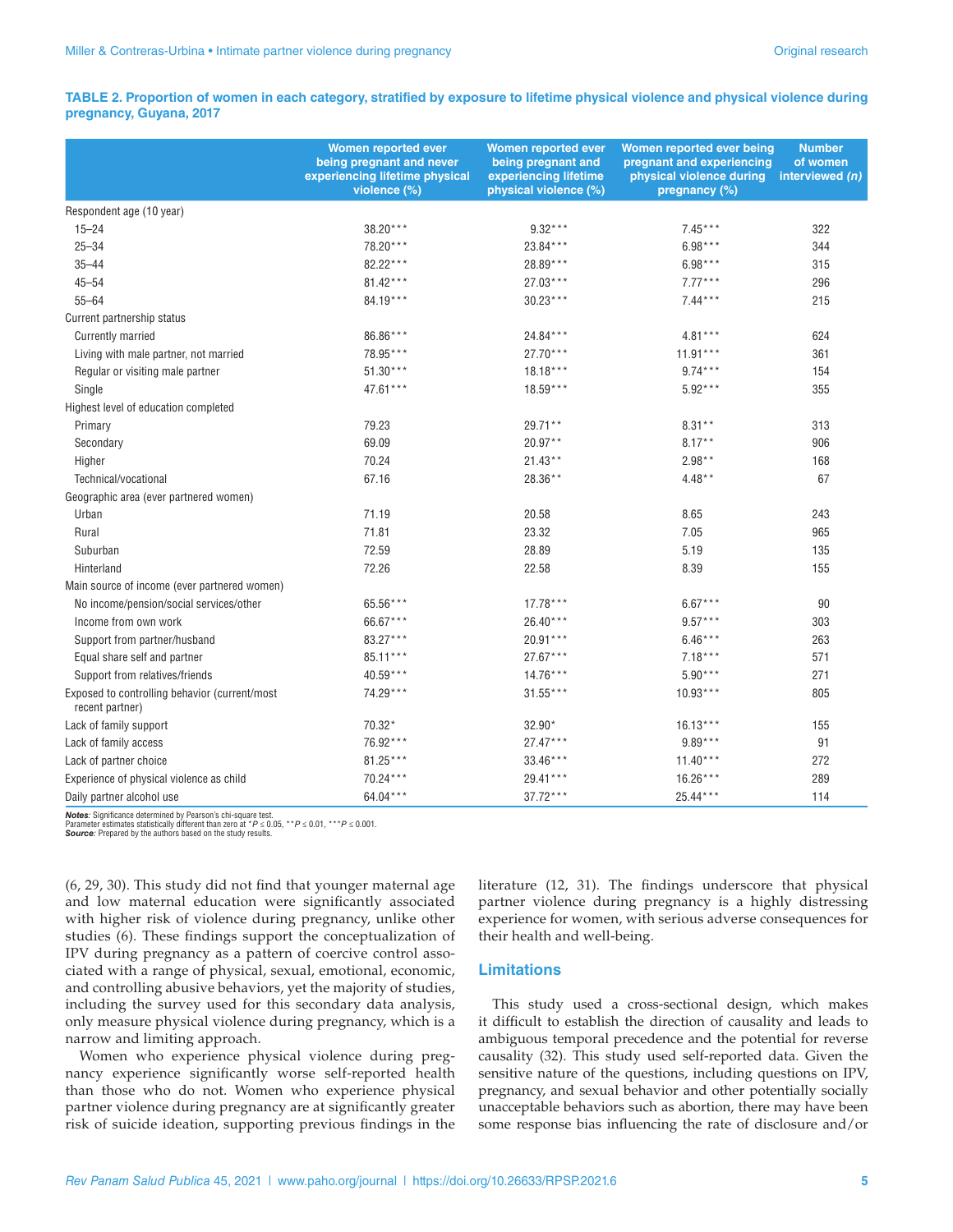#### **TABLE 3. Risk factors for experiencing physical partner violence, Guyana, 2017**

|                                             | Women reported ever being pregnant and experiencing<br>lifetime physical violence |                             | Women reported ever being pregnant and experiencing<br>physical violence during pregnancy |                              |                             |                              |
|---------------------------------------------|-----------------------------------------------------------------------------------|-----------------------------|-------------------------------------------------------------------------------------------|------------------------------|-----------------------------|------------------------------|
|                                             | <b>Bivariate</b>                                                                  | Multivariate 1 <sup>a</sup> | Multivariate 2 <sup>b</sup>                                                               | <b>Bivariate</b>             | Multivariate 1 <sup>a</sup> | Multivariate 2 <sup>b</sup>  |
|                                             | RRR (95% CI)                                                                      | aRRR (95% CI)               | aRRR (95% CI)                                                                             | <b>RRR (95% CI)</b>          | aRRR (95% CI)               | aRRR (95% CI)                |
| Controlling partner behavior                | 2.96<br>$(2.25 - 3.92)$ ***                                                       | 3.16<br>$(2.35 - 4.25)$ *** | 2.74<br>$(2.04 - 3.70)$ ***                                                               | 4.65<br>$(2.83 - 7.65)$ ***  | 4.08<br>$(2.42 - 6.90)$ *** | 4.14<br>$(2.36 - 7.29)$ ***  |
| Age                                         | $1.01(1.00 - 1.02)$                                                               | $1.01(1.00 - 1.03)$         |                                                                                           | $0.99(0.97 - 1.00)$          | $0.99(0.96 - 1.00)$         |                              |
| Total number of pregnancies                 | 1.11<br>$(1.06 - 1.17)$ ***                                                       | 1.11<br>$(1.04 - 1.17)$ *** | 1.09<br>$(1.03 - 1.14)$ **                                                                | 1.16<br>$(1.09 - 1.24)$ ***  | 1.22<br>$(1.14 - 1.32)$ *** | 1.13<br>$(1.05 - 1.22)$ **   |
| <b>Marital status</b>                       |                                                                                   |                             |                                                                                           |                              |                             |                              |
| Married                                     |                                                                                   |                             |                                                                                           |                              |                             |                              |
| Living with male partner, not<br>married    | 1.34<br>$(0.99 - 1.82)$                                                           | 1.28<br>$(0.91 - 1.81)$     | 1.31<br>$(0.94 - 1.84)$                                                                   | 2.98<br>$(1.81 - 4.91)$ ***  | 2.46<br>$(1.42 - 4.26)$ *** | 2.57<br>$(1.48 - 4.45)$ ***  |
| Regular or visiting male partner            | 1.37<br>$(0.83 - 2.25)$                                                           | 1.48<br>$(0.87 - 2.53)$     | 2.45<br>$(1.26 - 4.77)$ **                                                                | 3.79<br>$(1.91 - 7.52)$ ***  | 3.40<br>$(1.60 - 7.24)$ *** | 6.96<br>$(2.93 - 16.63)$ *** |
| Single                                      | 1.60<br>$(1.11 - 2.29)^*$                                                         | 1.42<br>$(0.96 - 2.10)$     | 1.58<br>$(1.05 - 2.38)^*$                                                                 | 2.63<br>$(1.44 - 4.78)$ **   | 2.58<br>$(1.36 - 4.88)$ **  | 2.08<br>$(1.05 - 4.14)^*$    |
| Total years of schooling                    | 0.94<br>$(0.90 - 0.98)^{**}$                                                      | 0.98<br>$(0.93 - 1.02)$     |                                                                                           | 0.93<br>$(0.88 - 1.00)^*$    | 0.96<br>$(0.90 - 1.03)$     |                              |
| Lack of family support                      | 1.94<br>$(1.30 - 2.89)$ ***                                                       |                             | 1.83<br>$(1.18 - 2.84)$ **                                                                | 3.35<br>$(1.99 - 5.64)$ ***  |                             | 2.63<br>$(1.43 - 4.83)$ **   |
| Lack of partner choice                      | 1.53<br>$(1.13 - 2.09)$ **                                                        |                             | 1.36<br>$(0.98 - 1.90)$                                                                   | 1.79<br>$(1.12 - 2.84)$ **   |                             | 1.50<br>$(0.89 - 2.53)$      |
| Experience of physical violence<br>as child | 1.65<br>$(1.21 - 2.27)$ **                                                        |                             | 1.45<br>$(1.02 - 2.05)^*$                                                                 | 3.92<br>$(2.56 - 6.04)$ ***  |                             | 3.48<br>$(2.14 - 5.66)$ **   |
| Daily partner alcohol use                   | 3.16<br>$(1.95 - 5.11)^{***}$                                                     |                             | 2.53<br>$(1.48 - 4.30)$ ***                                                               | 8.15<br>$(4.67 - 14.22)$ *** |                             | 5.37<br>$(2.77 - 10.40)$ *** |
| Sample size                                 |                                                                                   | 1 1 3 2                     | 1 0 6 6                                                                                   |                              | 1 1 3 2                     | 1 0 6 6                      |

**Notes:** RRR, relative risk ratio; aRRR adjusted relative risk ratio.<br>• Adjusted for sociodemographic factors including overall health, age, total number of pregnancies, marital status, and total years of schooling.<br>• Adju

Significance determined by z-test.<br>Parameter estimates statistically different than zero at \**p* ≤ 0.05, \*\**p* ≤ 0.01, \*\*\**p* ≤ 0.001.<br>**Source**: Prepared by the authors based on the study results.

#### **TABLE 4. Overall health of women experiencing physical partner violence during pregnancy, Guyana, 2017**

|                                                                                           | <b>Overall health</b>   |                             |                             |  |
|-------------------------------------------------------------------------------------------|-------------------------|-----------------------------|-----------------------------|--|
|                                                                                           | <b>Bivariate</b>        | Multivariate 1 <sup>a</sup> | Multivariate 2 <sup>b</sup> |  |
|                                                                                           | OR (95% CI)             | a0R (95% CI)                | a0R (95% CI)                |  |
| Women reported ever being pregnant and experiencing<br>physical violence during pregnancy | $1.88(1.29 - 2.75)$ *** | $1.81(1.23 - 2.69)$ **      | $1.49(1.00 - 2.24)^*$       |  |
| Age                                                                                       | $1.03(1.02 - 1.06)$ *** | $1.02$ (1.01-1.03)***       | $1.02$ (1.02-1.03)***       |  |
| Total number of pregnancies                                                               | $1.13(1.09 - 1.18)$ *** | $1.08(1.04 - 1.13)$ ***     | $1.08(1.04 - 1.13)$ ***     |  |
| Marital status (Ref: Married)                                                             |                         |                             |                             |  |
| Living with male partner, not married                                                     | $0.94(0.74 - 1.21)$     |                             |                             |  |
| Regular or visiting male partner                                                          | $0.83(0.59 - 1.15)$     |                             |                             |  |
| Single                                                                                    | $1.04(0.82 - 1.33)$     |                             |                             |  |
| Total years of schooling                                                                  | $0.93(0.91 - 0.97)$ *** | $0.97(0.94 - 1.01)$         |                             |  |
| Area (Ref: Urban)                                                                         |                         |                             |                             |  |
| Rural                                                                                     | $0.94(0.73 - 1.23)$     |                             |                             |  |
| Suburban                                                                                  | $1.02(0.68 - 1.52)$     |                             |                             |  |
| Hinterland                                                                                | $1.27(0.87 - 1.86)$     |                             |                             |  |
| Source of income (Ref: No income)                                                         |                         |                             |                             |  |
| Money from own work                                                                       | $0.76(0.48 - 1.20)$     |                             |                             |  |
| Equal share from own work and partner                                                     | $0.65(0.40-1.03)$       |                             |                             |  |
| Support from husband/partner                                                              | $0.71(0.46 - 1.09)$     |                             |                             |  |
| Other                                                                                     | $0.69(0.44 - 1.10)$     |                             |                             |  |
| Lack of family support                                                                    | $2.29(1.65 - 3.16)$ *** |                             | $1.61 (1.11 - 2.35)^*$      |  |

(*Continued*)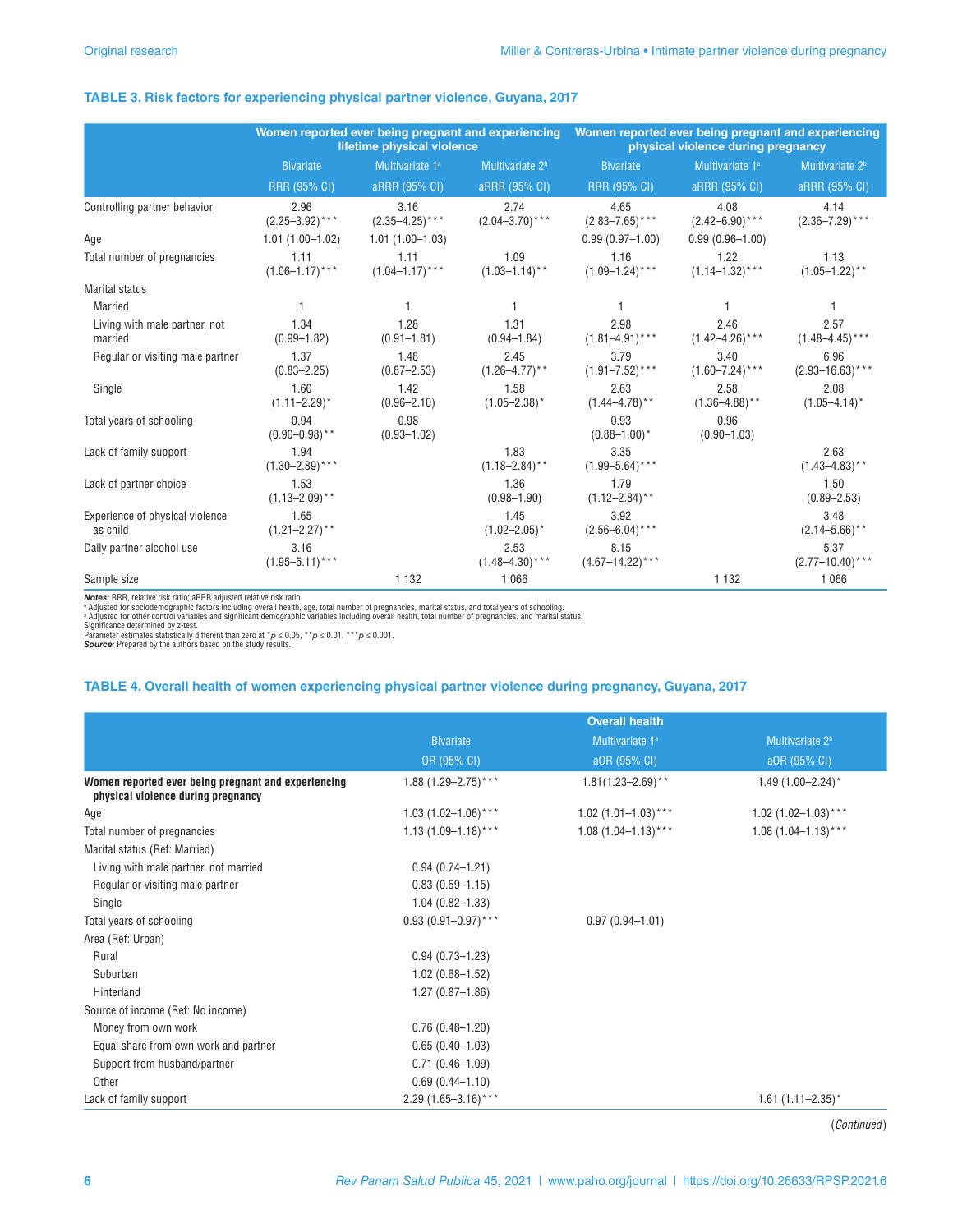#### **TABLE 4. (Continued)**

|                                          | <b>Overall health</b>           |                             |                             |
|------------------------------------------|---------------------------------|-----------------------------|-----------------------------|
|                                          | <b>Bivariate</b>                | Multivariate 1 <sup>a</sup> | Multivariate 2 <sup>b</sup> |
|                                          | OR (95% CI)                     | aOR (95% CI)                | aOR (95% CI)                |
| Lack of family access                    | $1.70(1.13 - 2.57)^*$           |                             | $1.33(0.84 - 2.12)$         |
| Lack of partner choice                   | $1.18(0.91 - 1.52)$             |                             |                             |
| Experience of physical violence as child | $1.30(1.01 - 1.67)^{*}$         |                             | $1.20(0.91 - 1.58)$         |
| Partner alcohol use                      | $1.51(1.05 - 2.18)^*$           |                             | $1.12(0.76 - 1.68)$         |
| Controlling partner behavior             | $1.34(1.10-1.65)$ <sup>**</sup> |                             | $1.36(1.00-1.72)$ **        |
| Sample size                              |                                 | 1 1 3 3                     | 1 1 3 3                     |

**Notes:** OR, odds ratio; aOR, adjusted odds ratio.<br>• Adjusted for sociodernographic factors including age, total number of pregnancies, and total years of schooling.<br>• Adjusted for other control variables and significant

#### **TABLE 5. Suicide ideation and experiencing physical partner violence during pregnancy, Guyana, 2017**

|                                                                                           | <b>Suicide ideation</b>  |                         |                             |  |
|-------------------------------------------------------------------------------------------|--------------------------|-------------------------|-----------------------------|--|
|                                                                                           | <b>Bivariate</b>         | Multivariate 1ª         | Multivariate 2 <sup>b</sup> |  |
|                                                                                           | OR (95% CI)              | aOR (95% CI)            | aOR (95% CI)                |  |
| Women reported ever being pregnant and experiencing<br>physical violence during pregnancy | 6.04 (3.94-9.25)***      | 5.65 (3.60-8.86)***     | 4.07 (2.47-6.72)***         |  |
| Overall health                                                                            |                          |                         |                             |  |
| Excellent                                                                                 | 1                        | 1                       |                             |  |
| Good                                                                                      | $1.13(0.76 - 1.68)$      | $0.91(0.57 - 1.43)$     |                             |  |
| Fair                                                                                      | 1.91 $(1.22 - 3.01)^*$   | $1.50(0.89 - 2.52)$     |                             |  |
| Poor                                                                                      | $2.76$ (1.43-5.32)**     | $1.47(0.65 - 3.31)$     |                             |  |
| Very poor                                                                                 | $0.92(0.11 - 7.46)$      | $0.58(0.06 - 5.15)$     |                             |  |
| Age                                                                                       | $0.99(0.99 - 1.00)$      |                         |                             |  |
| Total number of pregnancies                                                               | $1.06(1.00-1.11)^{**}$   | $1.02(0.96 - 1.09)$     |                             |  |
| <b>Marital status</b>                                                                     |                          |                         |                             |  |
| Married                                                                                   | $\mathbf{1}$             | 1                       | 1                           |  |
| Living with male partner, not married                                                     | $1.30(0.87 - 1.93)$      | $1.17(0.76 - 1.81)$     | $0.96(0.60 - 1.52)$         |  |
| Regular or visiting male partner                                                          | $2.04$ (1.27-3.28)***    | 1.90 $(1.05 - 3.47)$ ** | $1.84(0.89 - 3.85)$         |  |
| Single                                                                                    | 1.65 $(1.13 - 2.41)^*$   | 1.72 $(1.07 - 2.77)$ ** | $1.50(0.89 - 2.53)$         |  |
| Total years of schooling                                                                  | $1.00(0.95 - 1.04)$      |                         |                             |  |
| Area                                                                                      |                          |                         |                             |  |
| Urban                                                                                     | $\mathbf{1}$             | 1                       | 1                           |  |
| Rural                                                                                     | 1.60 $(1.00-2.54)$ **    | $1.66(0.98 - 2.82)$     | $2.04(1.11 - 3.75)^*$       |  |
| Suburban                                                                                  | $2.19(1.19 - 4.04)$ **   | $2.31(1.14 - 4.69)^{*}$ | 2.69 $(1.22 - 5.96)^*$      |  |
| Hinterland                                                                                | $1.10(0.56 - 2.16)$      | $0.96(0.44 - 2.13)$     | $1.12(0.47 - 2.68)$         |  |
| Source of income                                                                          |                          |                         |                             |  |
| No income                                                                                 | $\mathbf{1}$             |                         |                             |  |
| Money from own work                                                                       | $1.35(0.65 - 2.82)$      |                         |                             |  |
| Equal share from own work and partner                                                     | $0.77(0.34 - 1.68)$      |                         |                             |  |
| Support from husband/partner                                                              | $1.13(0.56 - 2.30)$      |                         |                             |  |
| Other                                                                                     | $1.99(0.97 - 4.09)$      |                         |                             |  |
| Lack of family support                                                                    | 2.86 $(1.94 - 4.22)$ *** |                         | $2.39(1.48 - 3.87)$ ***     |  |
| Lack of family access                                                                     | $1.03(0.73 - 1.47)$      |                         |                             |  |
| Lack of partner choice                                                                    | 1.61 $(1.11 - 2.33)$ **  |                         | $1.57(1.04 - 2.37)^*$       |  |
| Experience of physical violence as child                                                  | $2.07(1.47 - 2.91)$ ***  |                         | 1.67 (1.09-2.56)*           |  |
| Partner alcohol use                                                                       | $1.00(0.98 - 1.01)$      |                         | $1.65(0.93 - 2.92)$         |  |
| Controlling partner behavior                                                              | $2.15(1.53 - 3.03)$ ***  |                         | 1.60 $(1.05 - 2.43)^*$      |  |
| Sample size                                                                               |                          | 1 1 7 9                 | 1 0 6 8                     |  |

**Notes:** OR, odds ratio; aOR, adjusted odds ratio.<br>\* Adjusted for sociodemographic factors including overall health, total number of pregnancies, marital status, and geographic area of residence.<br>\* Adjusted for ochodemogr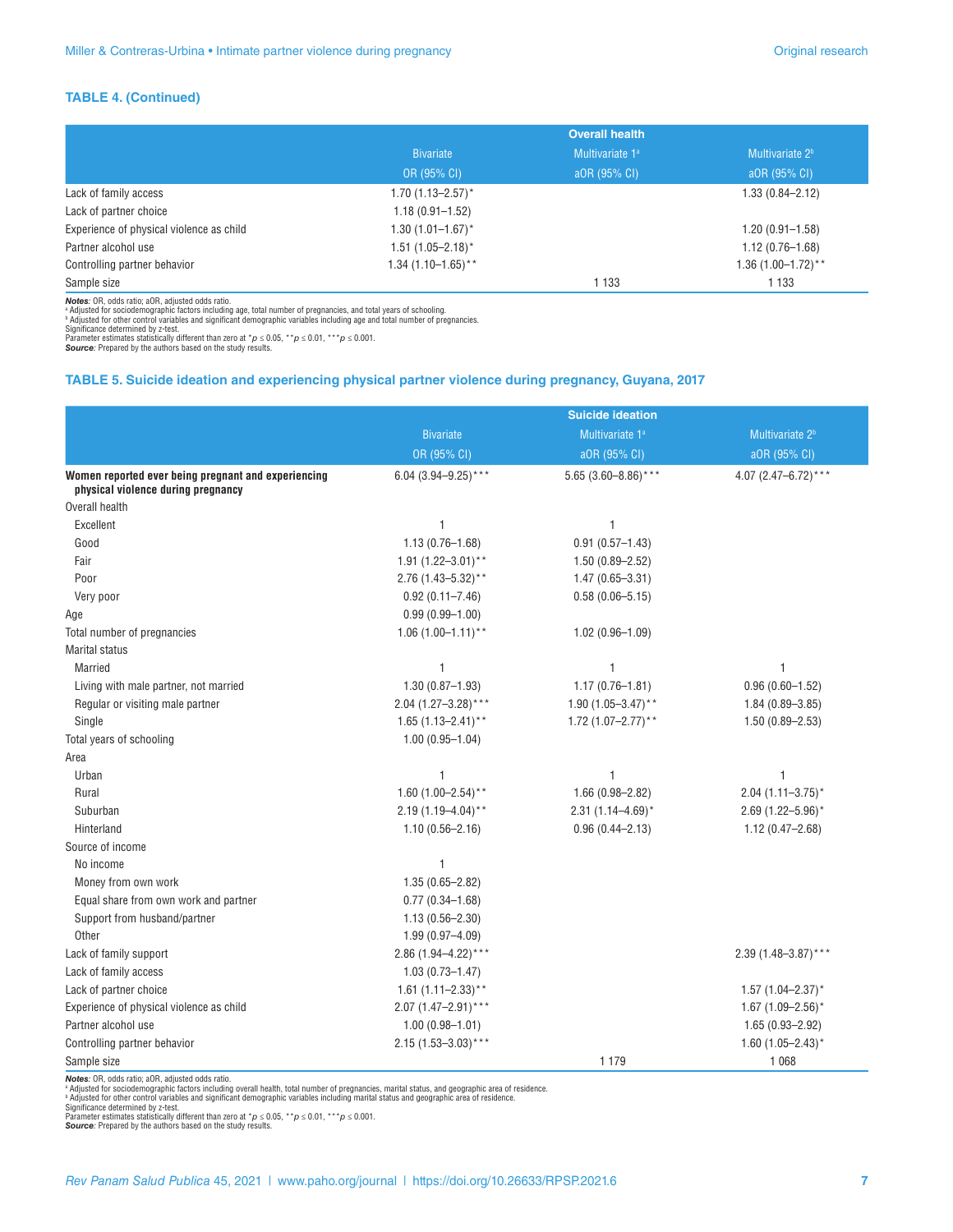recall bias, although the training interviewers received prior to data collection hopefully minimized this. Nonetheless, under-reporting could have weakened the estimated effects (1). Further, the study did not collect complete information on demographic data, in particular, income level; only income source was collected. Therefore, it was not possible to control for income level or rule it out as a potential confounder.

#### **Implications and recommendations**

Future research could use other cross-sectional data, such as from the Demographic and Health Survey, to further examine the relationship between IPV and women's health outcomes in other countries. Ideally, a longitudinal dataset would be identified or constructed to establish the direction of causality for each of the research questions included in this study; using a dataset that has been specifically constructed to examine the pathways between IPV and maternal health will facilitate more sophisticated analyses, greater confidence in the direction of causality, and therefore more targeted and effective programming (1).

#### **Conclusion**

The current study contributes to the literature on the determinants of physical violence during pregnancy and lifetime physical violence, as well as the association between physical violence during pregnancy and maternal health outcomes. The predictors associated with IPV-P included controlling partner behavior, partner alcohol consumption, childhood physical violence, lack of family support, and poor self-reported health. IPV-P was associated with an increased risk of suicide ideation and poor health outcomes. The results can inform programming and policy-making on these significant public health issues.

Given the high rates of IPV and IPV-P in the current sample, greater efforts for IPV prevention and intervention are needed, particularly in the context of the COVID-19 pandemic and increased rates of IPV reported in the LAC region and globally (33, 34). IPV screening and treatment should be fully integrated into antenatal care and maternal health programs and services, as well as other service delivery points such as outpatient clinics and mental health services, to identify and treat women at high risk (18). In countries such as Guyana where universal IPV and IPV-P screening guidelines already exist, operations research to inform effective implementation and pinpoint gaps in coverage is needed. Cost-effectiveness studies of IPV-P screening, prevention, and response interventions are lacking to inform policymakers. Healthcare providers and social service workers may need additional training and sensitization to identify and respond to IPV (35), including adequate psychological support and referrals to legal services (6) to prevent and address the IPV and the physical and mental health toll it exacts on a significant proportion of pregnant women.

**Author contributions.** LM and MU-C both participated in the study design. LM carried out the statistical analysis for this paper and drafted the manuscript. MU-C helped draft and review the manuscript. Both authors read and approved the final manuscript version.

**Acknowledgments.** This secondary data analysis would not have been possible without the participation of the courageous women who took part in the survey. We also thank the enumerators, supervisors, monitors, and other research team members from the Guyana Bureau of Statistics and the University of Guyana. The government ministers who approved and supported the survey include the Honorable Amna Ally, Minister of Social Protection; the Honorable Volda Lawrence, Minister of Public Health; and the Honorable Khemraj Ramjattan, Third Vice President and Minister of Public Security. Special thanks go to the Global Women's Institute of the George Washington University. Appreciation also goes to the donor and development partner agencies' staff from UN Women, UNDP, and the Inter-American Development Bank. We thank Angela Bourassa for her assistance with revisions.

**Conflicts of interest.** None declared.

**Financial support.** The funders had a coordination role in the study but not specifically in the study design, data collection, data analysis, data interpretation, writing of the report, or decision to publish these results. The corresponding author had full access to all the data in the study and had final responsibility for the decision to submit for publication.

**Disclaimer.** Authors hold sole responsibility for the views expressed in the manuscript, which may not necessarily reflect the opinion or policy of the *RPSP/PAJPH* and/or the Pan American Health Organization (PAHO).

#### **REFERENCES**

- 1. Bott S, Guedes A, Goodwin M, Mendoza JA. Violence Against Women in Latin America and the Caribbean: A comparative analysis of population-based data from 12 countries. Pan American Health Organization: Washington, D.C.; 2012.
- 2. Rico E, Fenn B, Abramsky T, Watts C. Associations between maternal experiences of intimate partner violence and child nutrition and mortality: findings from Demographic and Health Surveys in Egypt, Honduras, Kenya, Malawi and Rwanda. J Epidemiol Community Health [Internet]. 2011 Apr 1 [cited 2019 Jan 26];65(4):360–7. Available from:<http://www.ncbi.nlm.nih.gov/pubmed/20841374>
- 3. Parekh K, Russ S, Amsalem D, Rambaran N, Langston S, Wright S. Prevalence of intimate partner violence in patients presenting

with traumatic injuries to a Guyanese emergency department. Int J Emerg Med [Internet]. 2012 Dec;5(1):1–5. Available from: [https://](https://www.ncbi.nlm.nih.gov/pubmed/22643023) [www.ncbi.nlm.nih.gov/pubmed/22643023](https://www.ncbi.nlm.nih.gov/pubmed/22643023)

- 4. Contreras-Urbina M, Bourassa A, Myers R, Ovince J, Rodney R, Bobbili S. Guyana Women's Health and Life Experiences Survey Report [Internet]. Government of Guyana, UNDP, USAID, IDB, UN Women, University of Guyana, and The Global Women's Institute, The George Washington University. 2019. Available from: [https://](https://caribbean.unwomen.org/en/materials/publications/2019/11/guyana-womens-health-and-life-experiences-survey-report) [caribbean.unwomen.org/en/materials/publications/2019/11/](https://caribbean.unwomen.org/en/materials/publications/2019/11/guyana-womens-health-and-life-experiences-survey-report) [guyana-womens-health-and-life-experiences-survey-report](https://caribbean.unwomen.org/en/materials/publications/2019/11/guyana-womens-health-and-life-experiences-survey-report)
- 5. World Health Organization. Intimate partner violence during pregnancy [Internet]. Geneva: WHO; 2011. Available from: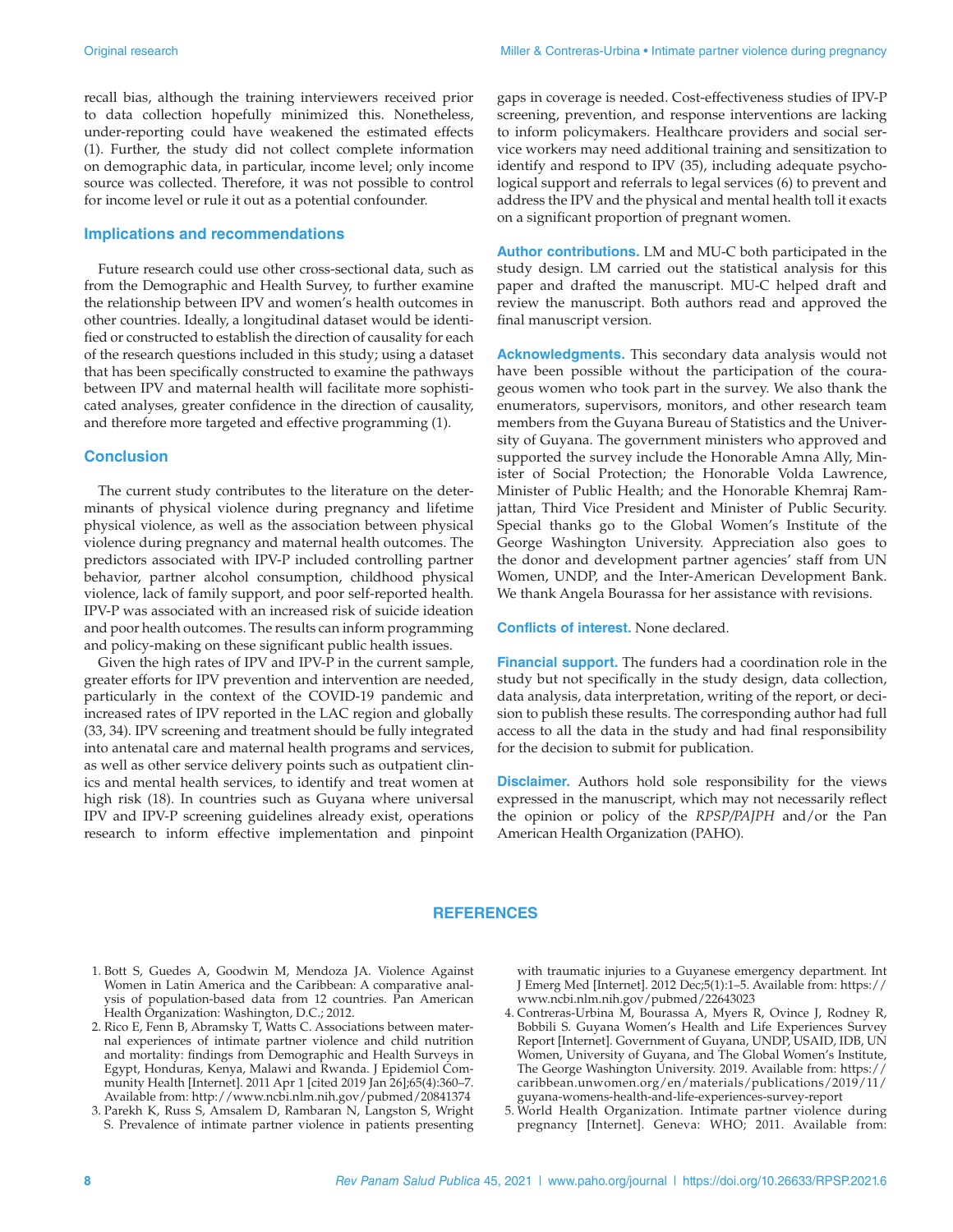[https://www.who.int/reproductivehealth/publications/violence/](https://www.who.int/reproductivehealth/publications/violence/rhr
_11_35/en/) [rhr\\_11\\_35/en/.](https://www.who.int/reproductivehealth/publications/violence/rhr
_11_35/en/)

- 6. Han A, Stewart DE. Maternal and fetal outcomes of intimate partner violence associated with pregnancy in the Latin American and Caribbean region. Int J Gynecol Obstet. 2014;124(1):6–11.
- 7. Musa A, Chojenta C, Geleto A, Loxton D. The associations between intimate partner violence and maternal health care service utilization: A systematic review and meta-analysis. BMC Womens Health [Internet]. 2019 Feb 26 [cited 2020 Jul 28];19(1). Available from: <https://pubmed.ncbi.nlm.nih.gov/30808353>/.
- 8. Pastor-Moreno G, Ruiz-Pérez I, Henares-Montiel J, Escribà-Agüir V, Higueras-Callejón C, Ricci-Cabello I. Intimate partner violence and perinatal health: a systematic review [Internet]. BJOG. 2020;127(5):537-47 [cited 2020 Jul 28]. Available from: [https://](https://pubmed.ncbi.nlm.nih.gov/31912613) [pubmed.ncbi.nlm.nih.gov/31912613/](https://pubmed.ncbi.nlm.nih.gov/31912613).
- 9. Pastor-Moreno G, Ruiz-Pérez I, Henares-Montiel J, Petrova D. Intimate partner violence during pregnancy and risk of fetal and neonatal death: a meta-analysis with socioeconomic context indicators [Internet]. Am J Obstet Gynecol. 2020;222(2):123–33.e5 [cited 2020 Jul 28]. Available from: [https://pubmed.ncbi.nlm.nih.](https://pubmed.ncbi.nlm.nih.gov/31394067) [gov/31394067/](https://pubmed.ncbi.nlm.nih.gov/31394067).
- 10. Kita S, Chan KL, Tobe H, Hayashi M, Umeshita K, Matsunaga M, et al. A Follow-Up Study on the Continuity and Spillover Effects of Intimate Partner Violence During Pregnancy on Postnatal Child Abuse. J Interpers Violence [Internet]. 2019 Jan 10 [cited 2020 Jul 30];886260518821460. Available from: [http://www.ncbi.nlm.nih.](http://www.ncbi.nlm.nih.gov/pubmed/30628550) [gov/pubmed/30628550](http://www.ncbi.nlm.nih.gov/pubmed/30628550)
- 11. Hatcher AM, Romito P, Odero M, Bukusi EA, Onono M, Turan JM. Social context and drivers of intimate partner violence in rural Kenya: implications for the health of pregnant women. Cult Health Sex. 2013;15(4):404–19.
- 12. Alhusen JL, Frohman N, Purcell G. Intimate partner violence and suicidal ideation in pregnant women. Arch Womens Ment Health. 2015 Aug 25;18(4):573–8.
- 13. Shamu S, Zarowsky C, Roelens K, Temmerman M, Abrahams N. High-frequency intimate partner violence during pregnancy, postnatal depression and suicidal tendencies in Harare, Zimbabwe. Gen Hosp Psychiatry. 2016 Jan 1;38:109–14.
- 14. Halim N, Beard J, Mesic A, Patel A, Henderson D, Hibberd P. Intimate partner violence during pregnancy and perinatal mental disorders in low and lower middle income countries: A systematic review of literature, 1990–2017 [Internet]. Clin Psychol Rev. 2018;66:117-35 [cited 2020 Jul 28]. Available from: [https://pubmed.](https://pubmed.ncbi.nlm.nih.gov/29198412/) [ncbi.nlm.nih.gov/29198412/.](https://pubmed.ncbi.nlm.nih.gov/29198412/)
- 15. Nesari M, Olson JK, Vandermeer B, Slater L, Olson DM. Does a maternal history of abuse before pregnancy affect pregnancy outcomes? A systematic review with meta-analysis. BMC Pregnancy Childbirth. 2018;18(1):404 [Internet]. [cited 2020 Jul 28]. Available from: [https://pubmed.ncbi.nlm.nih.gov/30326858/](https://pubmed.ncbi.nlm.nih.gov/30326858).
- 16. Berhe AK, Kassa GM, Fekadu GA, Muche AA. Prevalence of hypertensive disorders of pregnancy in Ethiopia: A systemic review and meta-analysis. BMC Pregnancy Childbirth. 2018 Jan 18;18(1).
- 17. García-Moreno C Ellsberg M et al. JHA. WHO Multi-Country Study on Women's Health and Domestic Violence against Women: initial results on prevalence, health outcomes and women's responses. Geneva: World Health Organization; 2005.
- 18. Shamu S, Abrahams N, Temmerman M, Musekiwa A, Zarowsky C, Vitzthum V. A Systematic Review of African Studies on Intimate Partner Violence against Pregnant Women: Prevalence and Risk Factors (Intimate Partner Violence in Pregnancy in Africa). PLoS One. 2011;6(3):e17591.
- 19. Devries KM, Kishor S, Johnson H, Stöckl H, Bacchus LJ, Garcia-Moreno C, et al. Intimate partner violence during pregnancy: analysis of prevalence data from 19 countries. Reprod Health Matters. 2010;18(36):158–70.
- 20. Hindin MJ Ansara DL KS. Intimate Partner Violence among Couples in 10 DHS Countries: Predictors and Health Outcomes. Calverton: Macro International; 2008.
- 21. Stark E. Commentary on Johnson's "Conflict and Control: Gender Symmetry and Asymmetry in Domestic Violence." Violence Against

Women [Internet]. 2006 [cited 2020 Jan 31];12(11):1019–25. Available from: <https://doi.org/10.1177/1077801206293329>

- 22. Charles P, Perreira KM. Intimate partner violence during pregnancy and 1-year post-partum. J Fam Violence. 2007 Oct 5;22(7):609–19.
- 23. Ludermir AB, Lewis G, Valongueiro SA, De Araújo TVB, Araya R. Violence against women by their intimate partner during pregnancy and postnatal depression: A prospective cohort study. Lancet. 2010 Sep 11;376(9744):903–10.
- 24. Tanha M, Beck CJA, Figueredo AJ, Raghavan C. Sex Differences in Intimate Partner Violence and the Use of Coercive Control as a Motivational Factor for Intimate Partner Violence. J Interpers Violence [Internet]. 2010;25(10):1836–54. [cited 2020 Jan 31]. Available from: <http://jiv.sagepub.com>
- 25. Ministry of Public Health Bureau of Statistics (Guyana). 2012 Population & Housing Census: final report [Internet]. Georgetown: MOH; 2012. Available from: [https://statisticsguyana.gov.gy/](https://statisticsguyana.gov.gy/publications/) [publications/.](https://statisticsguyana.gov.gy/publications/)
- 26. Rose EM, Rajasingam D, Derkenne RC, Mitchell V, Ramlall AA. Reproductive health knowledge, attitudes and practices of adolescents attending an obstetric unit in Georgetown, Guyana. J Fam Plann Reprod Health Care. 2016;42(2):116–8. [cited 2020 Jan 5] Available from: https://srh.bmj.com/content/42/2/116.
- 27. Mitchell V, Parekh KP, Russ S, Forget NP, Wright SW. Personal experiences and attitudes towards intimate partner violence in healthcare providers in Guyana. International Health. 2013;5(4):273–9. [cited 2020 Jan 5] Available from: [https://academic.oup.com/inthealth/](https://academic.oup.com/inthealth/article-abstract/5/4/273/707478) [article-abstract/5/4/273/707478](https://academic.oup.com/inthealth/article-abstract/5/4/273/707478)
- 28. Heise LL. Violence against women: an integrated, ecological framework. Violence Against Women. 1998;4(3):262–90. [cited 2020 Feb 28] Available from: [http://journals.sagepub.com/](http://journals.sagepub.com/doi/10.1177/1077801298004003002) [doi/10.1177/1077801298004003002](http://journals.sagepub.com/doi/10.1177/1077801298004003002)
- 29. Hill A, Pallitto C, McCleary-Sills J, Garcia-Moreno C. A systematic review and meta-analysis of intimate partner violence during pregnancy and selected birth outcomes. Int J Gynecol Obstet [Internet]. 2016 Jun 1 [cited 2020 Feb 14];133(3):269–76. Available from: [http://](http://doi.wiley.com/10.1016/j.ijgo.2015.10.023) [doi.wiley.com/10.1016/j.ijgo.2015.10.023](http://doi.wiley.com/10.1016/j.ijgo.2015.10.023)
- 30. Sigalla GN, Rasch V, Gammeltoft T, Meyrowitsch DW, Rogathi J, Manongi R, et al. Social support and intimate partner violence during pregnancy among women attending antenatal care in Moshi Municipality, Northern Tanzania. BMC Public Health [Internet]. 2017 Dec 9 [cited 2020 Feb 14];17(1):240. Available from: [http://bmcpublichealth.biomedcentral.com/articles/10.1186/](http://bmcpublichealth.biomedcentral.com/articles/10.1186/s12889-017-4157-3) [s12889-017-4157-3](http://bmcpublichealth.biomedcentral.com/articles/10.1186/s12889-017-4157-3)
- 31. Audi CAF, Segall-Corrĉa AM, Santiago SM, Pérez-Escamilla R. Adverse health events associated with domestic violence during pregnancy among Brazilian women. Midwifery. 2012 Aug 1;28(4): 416–21.
- 32. Setia M. Methodology series module 3: Cross-sectional studies. Indian J Dermatol. 2016;61(3):261–4.
- 33. Bartels-Bland E. COVID-19 Could Worsen Gender Inequality in Latin America and the Caribbean [Internet]. 2020 [cited 2020 Jul 30]. Available from: [https://www.worldbank.org/en/news/feature/2020/05/15/](https://www.worldbank.org/en/news/feature/2020/05/15/covid-19-could-worsen-gender-inequality-in-latin-america-and-the-caribbean) [covid-19-could-worsen-gender-inequality-in-latin-america-and-the](https://www.worldbank.org/en/news/feature/2020/05/15/covid-19-could-worsen-gender-inequality-in-latin-america-and-the-caribbean) [-caribbean](https://www.worldbank.org/en/news/feature/2020/05/15/covid-19-could-worsen-gender-inequality-in-latin-america-and-the-caribbean)
- 34. Bradbury‐Jones C, Isham L. The pandemic paradox: The consequences of COVID‐19 on domestic violence. J Clin Nurs [Internet]. 2020 Jul 22 [cited 2020 Jul 30];29(13–14):2047–9. Available from: [https://onlinelibrary.wiley.com/doi/abs/10.1111/](https://onlinelibrary.wiley.com/doi/abs/10.1111/jocn.15296) [jocn.15296](https://onlinelibrary.wiley.com/doi/abs/10.1111/jocn.15296)
- 35. Owaka IO, Nyanchoka MK, Atieli HE. Intimate partner violence in pregnancy among antenatal attendees at health facilities in West Pokot county, Kenya. Pan Afr Med J. 2017;28.

Manuscript submitted on 20 May 2020. Revised version accepted for publication on 10 August 2020.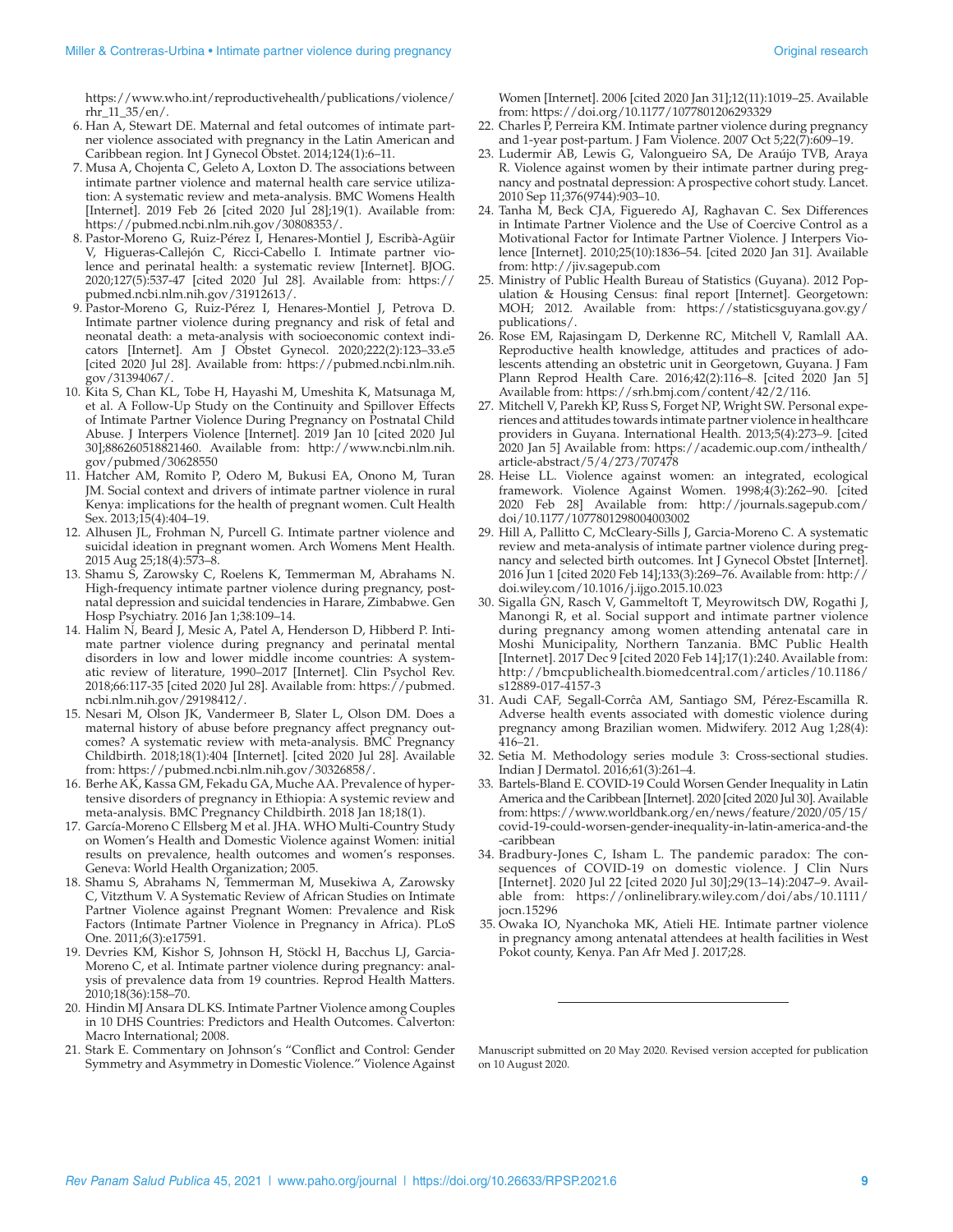# **Análisis de los determinantes y las consecuencias de la violencia de pareja durante el embarazo en mujeres de Guyana: resultados de una encuesta domiciliaria transversal representativa a nivel nacional**

**RESUMEN Objetivo.** Determinar los factores predictivos relacionados con la violencia física durante el embarazo y determinar la relación entre la exposición a la violencia de pareja durante el embarazo y la ideación suicida y la salud de las mujeres en Guyana.

**Métodos.** Se realizó un análisis secundario de los datos obtenidos de una encuesta domiciliaria transversal. Se adaptaron modelos multifactoriales de regresión logística a los datos para calcular la asociación entre la violencia física durante embarazo, comportamiento controlador de la pareja y otros factores predictivos. Se emplearon modelos ordenados de regresión logística para calcular la asociación entre la violencia física durante el embarazo y la salud de la mujer, y la violencia de pareja a lo largo de la vida y la salud en general. Se aplicaron modelos de regresión logística para calcular la asociación entre la violencia física durante el embarazo y la violencia de pareja a lo largo de la vida y la ideación suicida y la salud en general.

**Resultados.** La prevalencia de la violencia física o sexual infligida por la pareja a lo largo de la vida fue 38,8%, la violencia física o sexual infligida por la pareja en la actualidad fue 11,1% y la violencia durante el embarazo fue 9,2%. El comportamiento controlador de la pareja mostró una asociación positiva y significativa con una experiencia materna de violencia física durante el embarazo. Sufrir violencia física durante el embarazo, aunque no a lo largo de la vida, se asoció significativamente con mayores probabilidades de un estado de salud general deficiente. Tanto la violencia física durante el embarazo como la violencia física a lo largo de la vida se asociaron significativamente con mayores probabilidades de ideación suicida.

**Conclusiones.** La prevalencia de la violencia durante el embarazo en Guyana es alta y está relacionada con consecuencias adversas en materia de salud. Estos resultados ponen de manifiesto la necesidad de prevenir la violencia de pareja y de integrar su detección y tratamiento en la atención prenatal, los servicios de salud reproductiva y los programas y servicios de salud maternoinfantil para detectar y tratar a las mujeres en riesgo.

**Palabras clave** Violencia de pareja; embarazo; violencia doméstica; abuso físico; salud mental; Guyana.